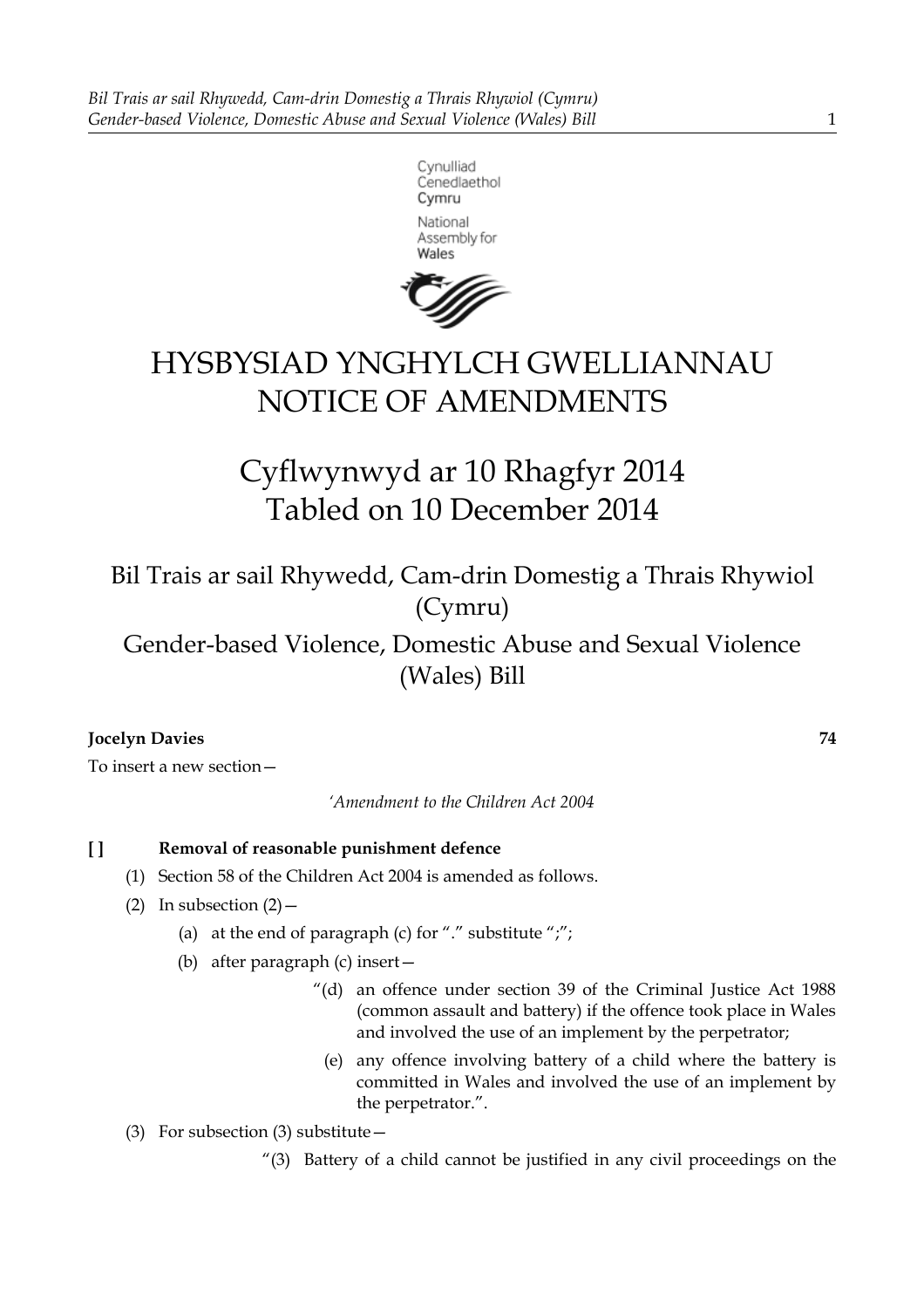ground that it constituted reasonable punishment if—

- (a) the battery took place in England and caused actual bodily harm, or
- (b) the battery took place in Wales (whether or not it caused actual bodily harm) and involved the use of an implement by the perpetrator.".'.

I fewnosod adran newydd—

*'Diwygio Deddf Plant 2004*

#### **[ ] Dileu'r amddiffyniad cosb resymol**

- (1) Diwygir adran 58 o Ddeddf Plant 2004 fel a ganlyn.
- (2) Yn is-adran  $(2)$  -
	- (a) ar ddiwedd paragraff (c) yn lle "." rhodder ";";
	- (b) ar ôl paragraff (c) mewnosoder—
		- "(d) an offence under section 39 of the Criminal Justice Act 1988 (common assault and battery) if the offence took place in Wales and involved the use of an implement by the perpetrator;
			- (e) any offence involving battery of a child where the battery is committed in Wales and involved the use of an implement by the perpetrator.".
- (3) Yn lle is-adran (3) mewnosoder—
	- "(3) Battery of a child cannot be justified in any civil proceedings on the ground that it constituted reasonable punishment if—
		- (a) the battery took place in England and caused actual bodily harm, or
		- (b) the battery took place in Wales (whether or not it caused actual bodily harm) and involved the use of an implement by the perpetrator.".'.

## **Jocelyn Davies 75**

To insert a new section—

*'Amendment to the Children Act 2004*

#### **[ ] Removal of reasonable punishment defence**

- (1) Section 58 of the Children Act 2004 is amended as follows.
- (2) In subsection  $(2)$ 
	- (a) at the end of paragraph (c) for "." substitute ";";
	- (b) after paragraph (c) insert—

"(d) an offence under section 39 of the Criminal Justice Act 1988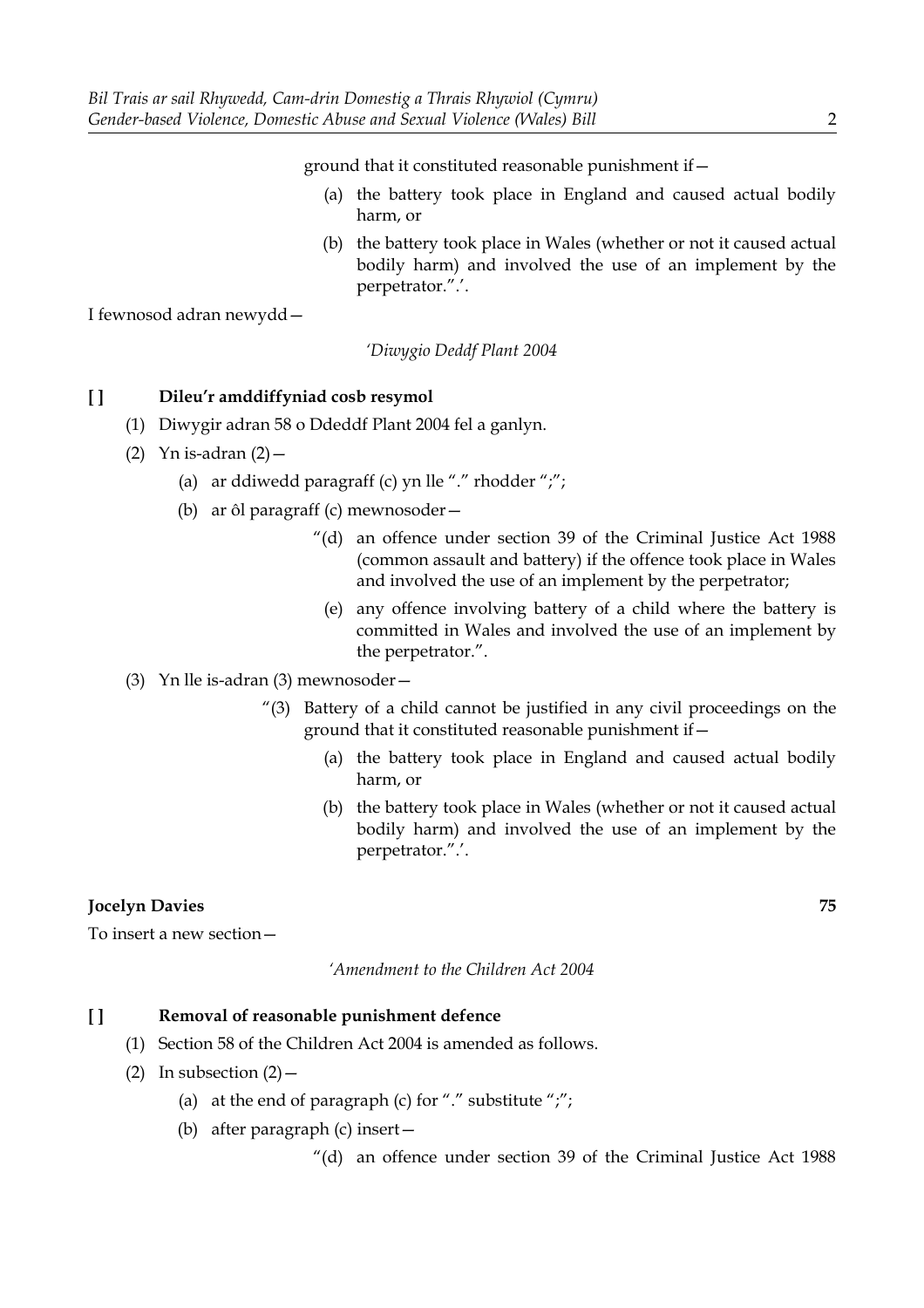(common assault and battery) if the offence took place in Wales and involved the perpetrator forcing an object into the mouth of the victim;

- (e) any offence involving battery of a child where the battery is committed in Wales and involved the perpetrator forcing an object into the mouth of the victim.".
- (3) For subsection (3) substitute—
	- "(3) Battery of a child cannot be justified in any civil proceedings on the ground that it constituted reasonable punishment if—
		- (a) the battery took place in England and caused actual bodily harm, or
		- (b) the battery took place in Wales (whether or not it caused actual bodily harm) and involved the perpetrator forcing an object into the mouth of the victim.".'.

I fewnosod adran newydd—

*'Diwygio Deddf Plant 2004*

- (1) Diwygir adran 58 o Ddeddf Plant 2004 fel a ganlyn.
- (2) Yn is-adran  $(2)$  -
	- (a) ar ddiwedd paragraff (c) yn lle "." rhodder ";";
	- (b) ar ôl paragraff (c) mewnosoder—
		- "(d) an offence under section 39 of the Criminal Justice Act 1988 (common assault and battery) if the offence took place in Wales and involved the perpetrator forcing an object into the mouth of the victim;
			- (e) any offence involving battery of a child where the battery is committed in Wales and involved the perpetrator forcing an object into the mouth of the victim.".
- (3) Yn lle is-adran (3) mewnosoder—
	- $^{\prime\prime}$ (3) Battery of a child cannot be justified in any civil proceedings on the ground that it constituted reasonable punishment if—
		- (a) the battery took place in England and caused actual bodily harm, or
		- (b) the battery took place in Wales (whether or not it caused actual bodily harm) and involved the perpetrator forcing an object into the mouth of the victim.".'.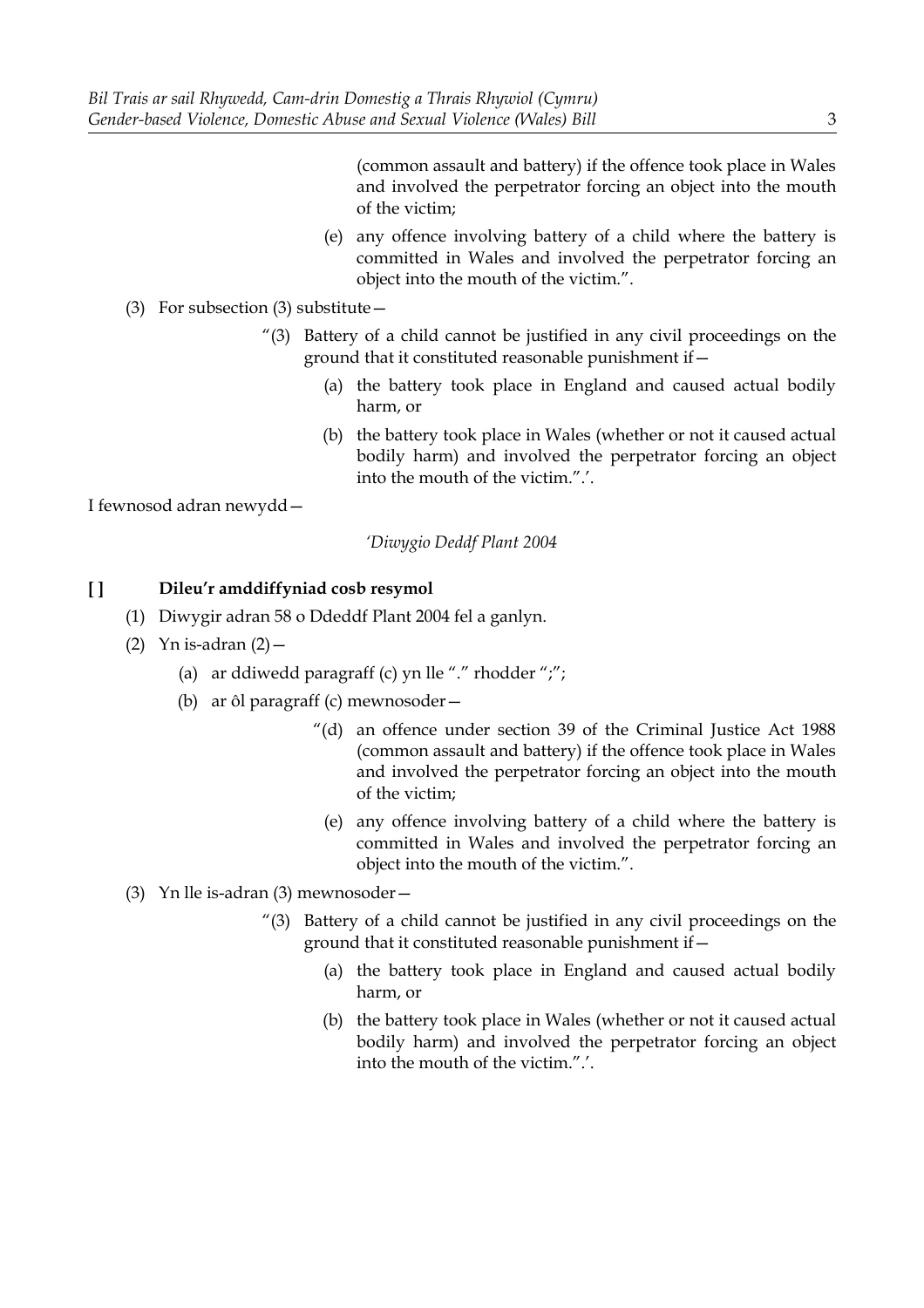## **Jocelyn Davies 76**

To insert a new section—

#### *'Amendment to the Children Act 2004*

## **[ ] Removal of reasonable punishment defence**

- (1) Section 58 of the Children Act 2004 is amended as follows.
- (2) In subsection  $(2)$  -
	- (a) at the end of paragraph (c) for "." substitute ";";
	- (b) after paragraph (c) insert—
		- "(d) an offence under section 39 of the Criminal Justice Act 1988 (common assault and battery) if the offence took place in Wales and involved the perpetrator using force against the neck or throat of the victim;
			- (e) any offence involving battery of a child where the battery is committed in Wales and involved the perpetrator using force against the neck or throat of the victim.".
- (3) For subsection (3) substitute—
	- "(3) Battery of a child cannot be justified in any civil proceedings on the ground that it constituted reasonable punishment if—
		- (a) the battery took place in England and caused actual bodily harm, or
		- (b) the battery took place in Wales (whether or not it caused actual bodily harm) and involved the perpetrator using force against the neck or throat of the victim.".'.

I fewnosod adran newydd—

*'Diwygio Deddf Plant 2004*

- (1) Diwygir adran 58 o Ddeddf Plant 2004 fel a ganlyn.
- (2) Yn is-adran  $(2)$  -
	- (a) ar ddiwedd paragraff (c) yn lle "." rhodder ";";
	- (b) ar ôl paragraff (c) mewnosoder—
		- "(d) an offence under section 39 of the Criminal Justice Act 1988 (common assault and battery) if the offence took place in Wales and involved the perpetrator using force against the neck or throat of the victim;
			- (e) any offence involving battery of a child where the battery is committed in Wales and involved the perpetrator using force against the neck or throat of the victim.".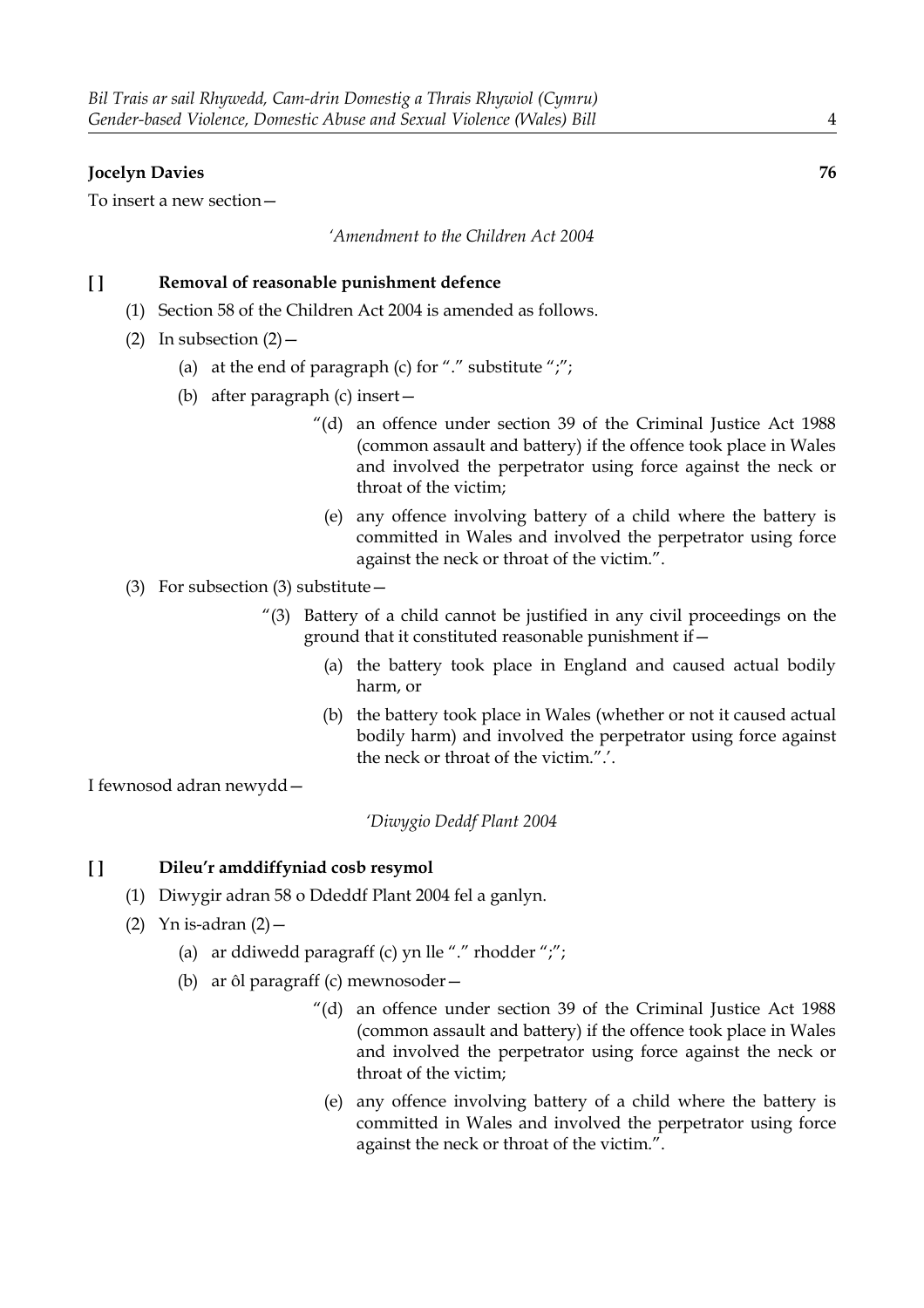- (3) Yn lle is-adran (3) mewnosoder—
	- "(3) Battery of a child cannot be justified in any civil proceedings on the ground that it constituted reasonable punishment if—
		- (a) the battery took place in England and caused actual bodily harm, or
		- (b) the battery took place in Wales (whether or not it caused actual bodily harm) and involved the perpetrator using force against the neck or throat of the victim.".'.

## **Jocelyn Davies 77**

To insert a new section—

*'Amendment to the Children Act 2004*

#### **[ ] Removal of reasonable punishment defence**

- (1) Section 58 of the Children Act 2004 is amended as follows.
- (2) In subsection  $(2)$ 
	- (a) at the end of paragraph (c) for "." substitute ";";
	- (b) after paragraph (c) insert—
		- "(d) an offence under section 39 of the Criminal Justice Act 1988 (common assault and battery) if the offence took place in Wales and involved the perpetrator kicking the victim;
			- (e) any offence involving battery of a child where the battery is committed in Wales and involved the perpetrator kicking the victim.".
- (3) For subsection (3) substitute—
	- "(3) Battery of a child cannot be justified in any civil proceedings on the ground that it constituted reasonable punishment if—
		- (a) the battery took place in England and caused actual bodily harm, or
		- (b) the battery took place in Wales (whether or not it caused actual bodily harm) and involved the perpetrator kicking the victim.".'.

I fewnosod adran newydd—

*'Diwygio Deddf Plant 2004*

- (1) Diwygir adran 58 o Ddeddf Plant 2004 fel a ganlyn.
- (2) Yn is-adran  $(2)$  -
	- (a) ar ddiwedd paragraff (c) yn lle "." rhodder ";";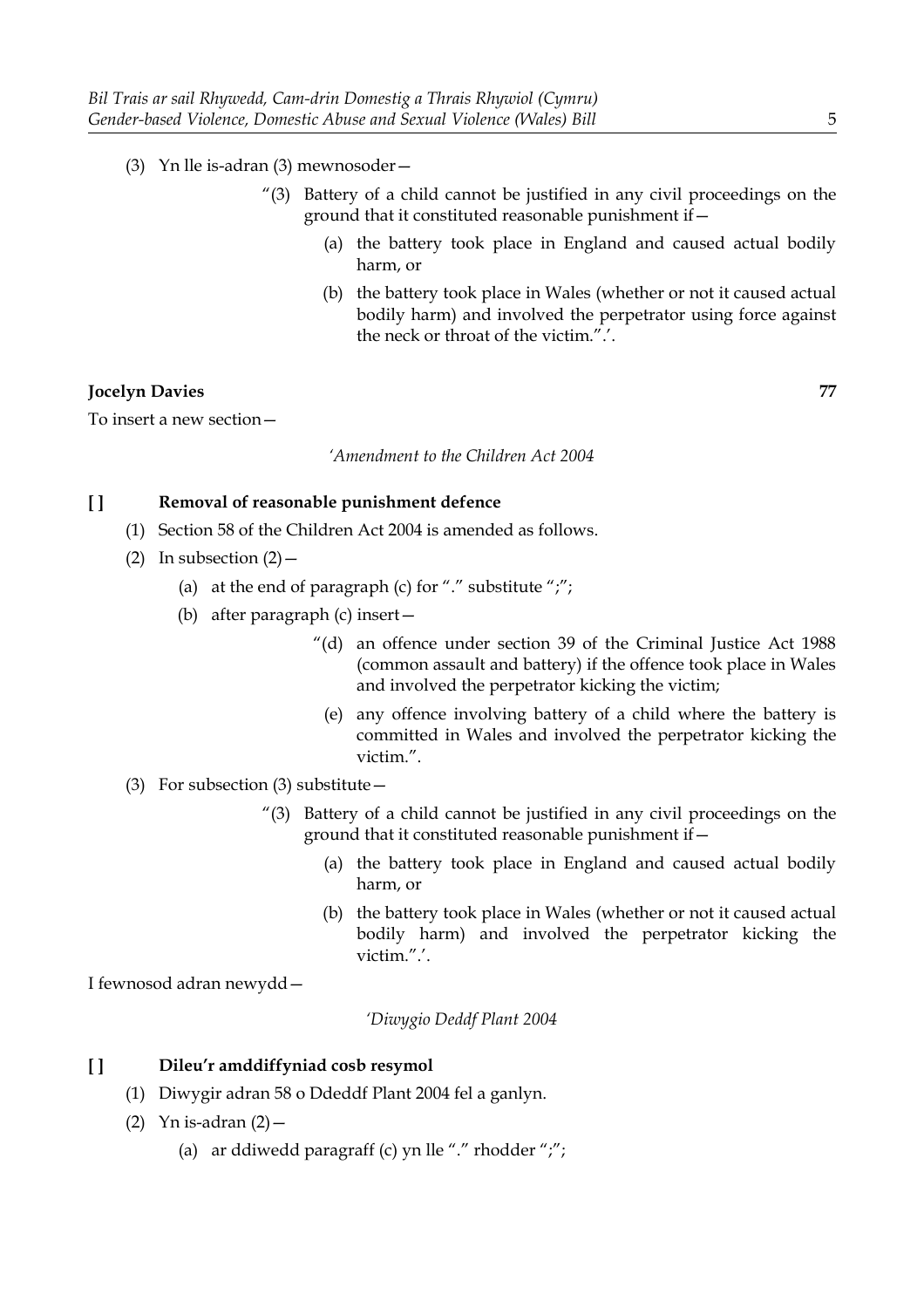- (b) ar ôl paragraff (c) mewnosoder—
	- "(d) an offence under section 39 of the Criminal Justice Act 1988 (common assault and battery) if the offence took place in Wales and involved the perpetrator kicking the victim;
		- (e) any offence involving battery of a child where the battery is committed in Wales and involved the perpetrator kicking the victim.".
- (3) Yn lle is-adran (3) mewnosoder—
	- "(3) Battery of a child cannot be justified in any civil proceedings on the ground that it constituted reasonable punishment if—
		- (a) the battery took place in England and caused actual bodily harm, or
		- (b) the battery took place in Wales (whether or not it caused actual bodily harm) and involved the perpetrator kicking the victim.".'.

#### **Jocelyn Davies 78**

To insert a new section—

*'Amendment to the Children Act 2004*

#### **[ ] Removal of reasonable punishment defence**

- (1) Section 58 of the Children Act 2004 is amended as follows.
- (2) In subsection  $(2)$ 
	- (a) at the end of paragraph (c) for "." substitute ";";
	- (b) after paragraph (c) insert—
		- "(d) an offence under section 39 of the Criminal Justice Act 1988 (common assault and battery) if the offence took place in Wales and involved the perpetrator pulling the hair of the victim;
			- (e) any offence involving battery of a child where the battery is committed in Wales and involved the perpetrator pulling the hair of the victim.".

#### (3) For subsection (3) substitute—

- "(3) Battery of a child cannot be justified in any civil proceedings on the ground that it constituted reasonable punishment if—
	- (a) the battery took place in England and caused actual bodily harm, or
	- (b) the battery took place in Wales (whether or not it caused actual bodily harm) and involved the perpetrator pulling the hair of the victim.".'.

I fewnosod adran newydd—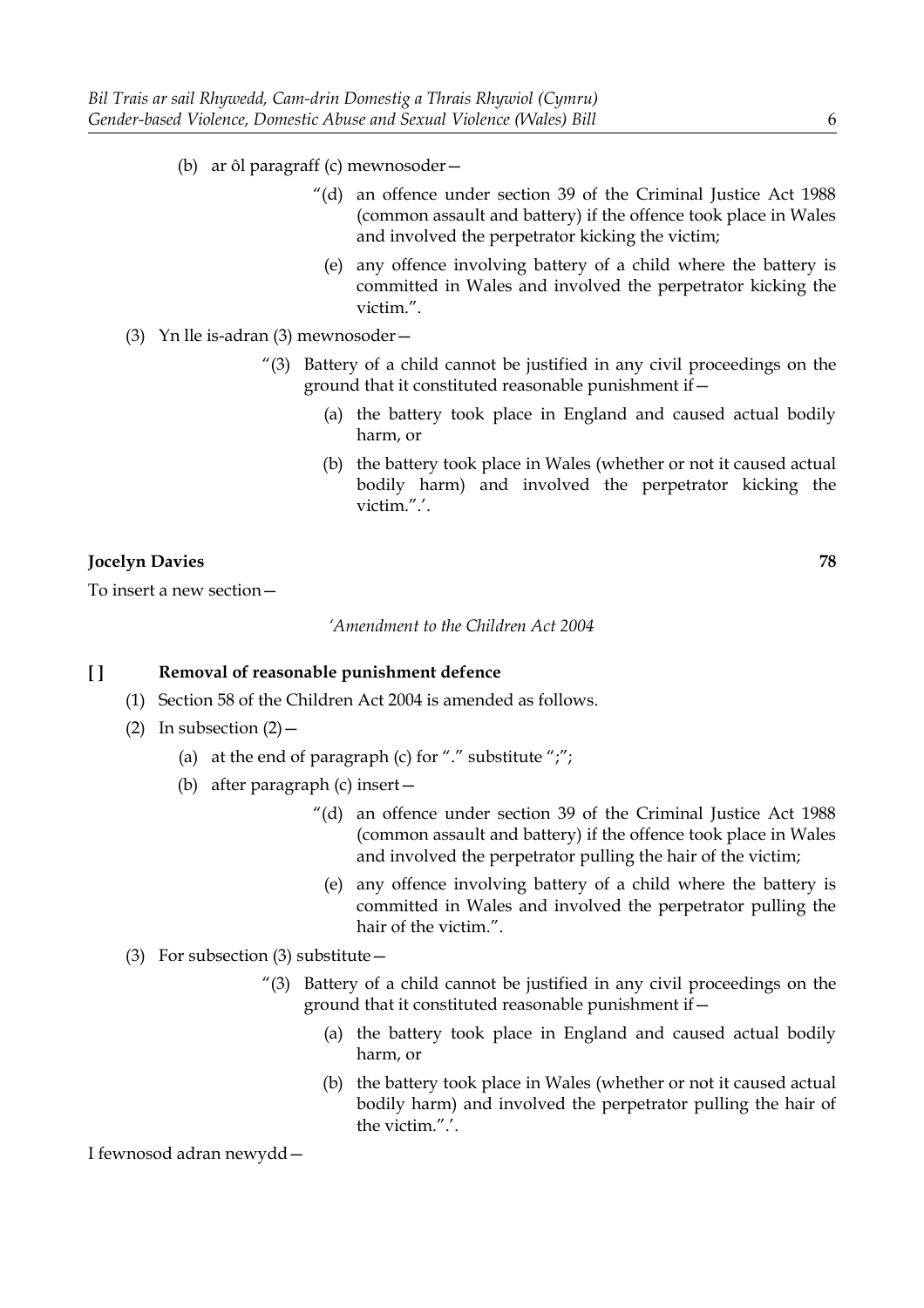#### *'Diwygio Deddf Plant 2004*

#### **[ ] Dileu'r amddiffyniad cosb resymol**

- (1) Diwygir adran 58 o Ddeddf Plant 2004 fel a ganlyn.
- (2) Yn is-adran  $(2)$  -
	- (a) ar ddiwedd paragraff (c) yn lle "." rhodder ";";
	- (b) ar ôl paragraff (c) mewnosoder—
		- "(d) an offence under section 39 of the Criminal Justice Act 1988 (common assault and battery) if the offence took place in Wales and involved the perpetrator pulling the hair of the victim;
			- (e) any offence involving battery of a child where the battery is committed in Wales and involved the perpetrator pulling the hair of the victim.".
- (3) Yn lle is-adran (3) mewnosoder—
	- "(3) Battery of a child cannot be justified in any civil proceedings on the ground that it constituted reasonable punishment if—
		- (a) the battery took place in England and caused actual bodily harm, or
		- (b) the battery took place in Wales (whether or not it caused actual bodily harm) and involved the perpetrator pulling the hair of the victim.". '.

#### **Jocelyn Davies 79**

To insert a new section—

*'Amendment to the Children Act 2004*

#### **[ ] Removal of reasonable punishment defence**

- (1) Section 58 of the Children Act 2004 is amended as follows.
- (2) In subsection  $(2)$ 
	- (a) at the end of paragraph (c) for "." substitute ";";
	- (b) after paragraph (c) insert—
		- "(d) an offence under section 39 of the Criminal Justice Act 1988 (common assault and battery) if the offence took place in Wales and involved the perpetrator using force against the head of the victim;
			- (e) any offence involving battery of a child where the battery is committed in Wales and involved the perpetrator using force against the head of the victim.".
- (3) For subsection (3) substitute—
	- "(3) Battery of a child cannot be justified in any civil proceedings on the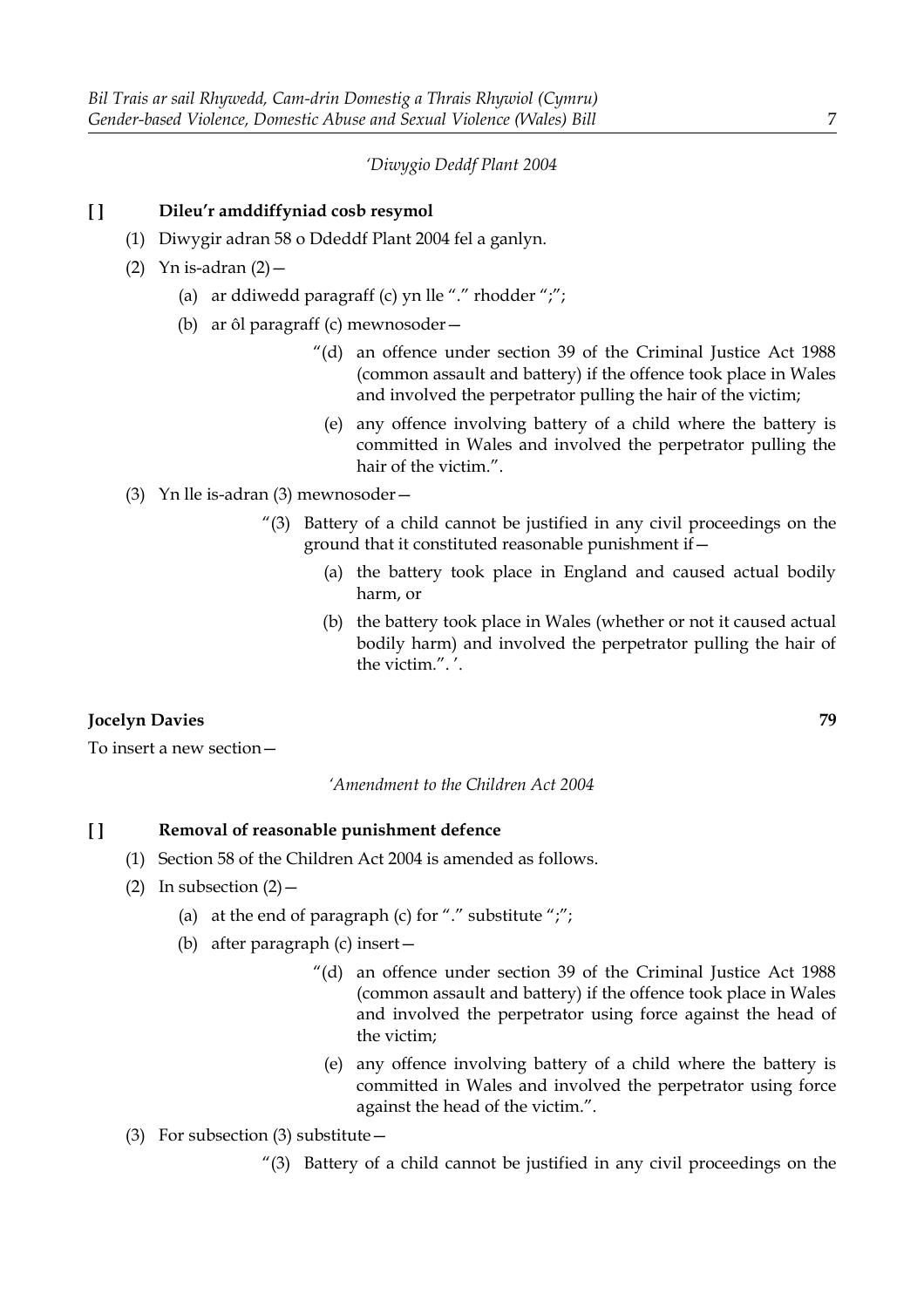ground that it constituted reasonable punishment if—

- (a) the battery took place in England and caused actual bodily harm, or
- (b) the battery took place in Wales (whether or not it caused actual bodily harm) and involved the perpetrator using force against head of the victim.".'.

I fewnosod adran newydd—

*'Diwygio Deddf Plant 2004*

## **[ ] Dileu'r amddiffyniad cosb resymol**

- (1) Diwygir adran 58 o Ddeddf Plant 2004 fel a ganlyn.
- (2) Yn is-adran  $(2)$  -
	- (a) ar ddiwedd paragraff (c) yn lle "." rhodder ";";
	- (b) ar ôl paragraff (c) mewnosoder—
		- "(d) an offence under section 39 of the Criminal Justice Act 1988 (common assault and battery) if the offence took place in Wales and involved the perpetrator using force against the head of the victim;
			- (e) any offence involving battery of a child where the battery is committed in Wales and involved the perpetrator using force against the head of the victim.".
- (3) Yn lle is-adran (3) mewnosoder—
	- "(3) Battery of a child cannot be justified in any civil proceedings on the ground that it constituted reasonable punishment if—
		- (a) the battery took place in England and caused actual bodily harm, or
		- (b) the battery took place in Wales (whether or not it caused actual bodily harm) and involved the perpetrator using force against head of the victim.".'.

## **Jocelyn Davies 80**

To insert a new section—

*'Amendment to the Children Act 2004*

## **[ ] Removal of reasonable punishment defence**

- (1) Section 58 of the Children Act 2004 is amended as follows.
- (2) In subsection  $(2)$ 
	- (a) at the end of paragraph (c) for "." substitute ";";
	- (b) after paragraph (c) insert—